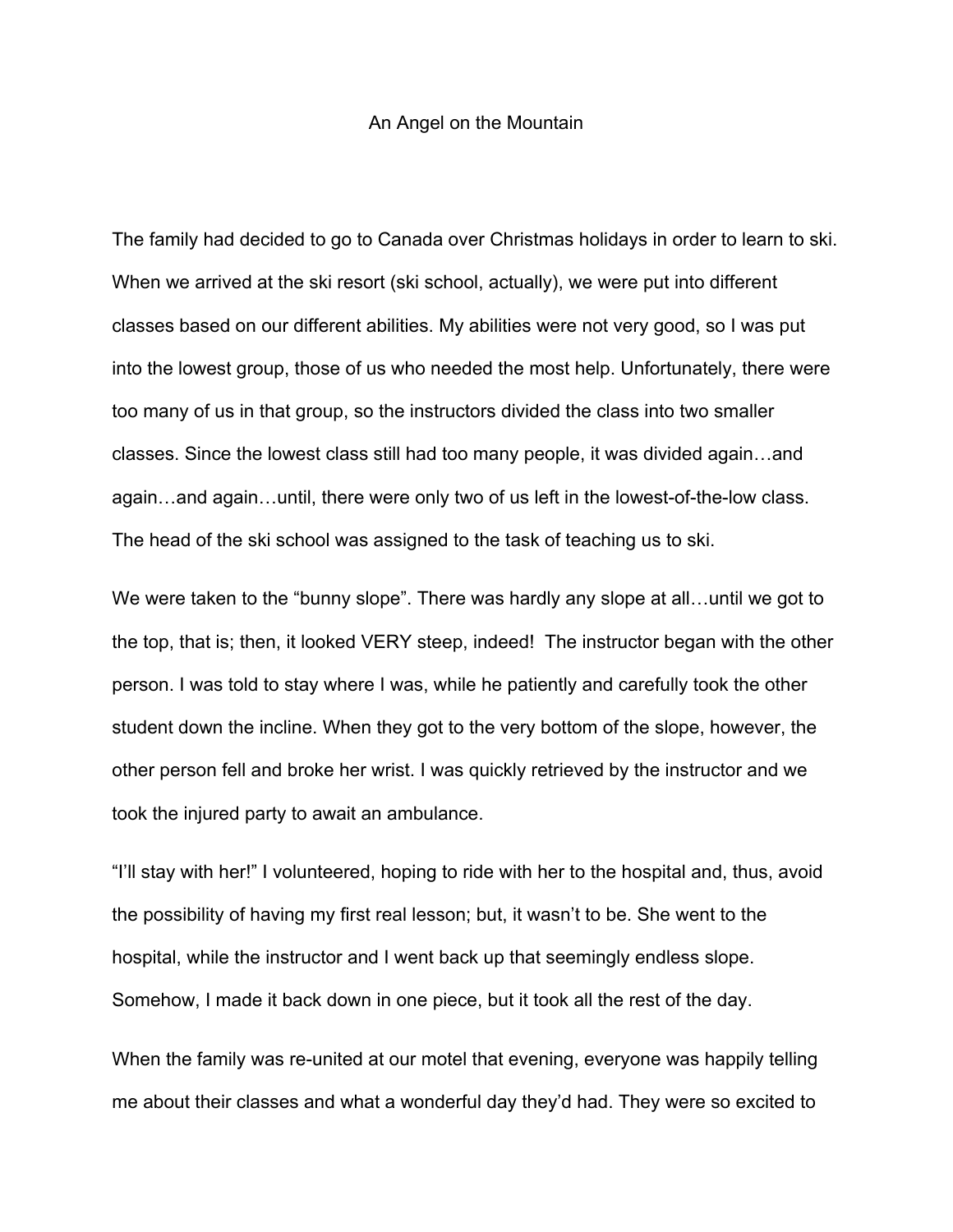go out again the next day, that I didn't have the heart to tell them that the very thought of it made me sick to my stomach. I would have gladly stayed inside the ski lodge and read a book…but…that would have made everyone feel badly, so I said nothing. And the next day it all began again.

The whole week proceeded as before. Every day, I struggle and failed. Every day, the rest of the family got better and better. Every day, I had an upset stomach and dreaded the experience, while every day they had a marvelously fun time. Finally, the last day of our vacation arrived. (And none too soon, as far as I was concerned!)

Off the family went to enjoy their last day, while I rejoined my instructor for one last lesson. I must admit that I was so relieved to think that this ordeal would soon be over that I failed to notice that we had ridden up on a different ski lift…and toward a different slope. Not to the beginners' slope…but to an intermediate slope (that bordered on an advance and dangerous slope), instead. I listened to his reassuring words, but they did me little good; I barely managed to get off the ski lift, and certainly not in an upright stance!

The instructor went slightly ahead of me, only 10 or 20 feet down a slightly steeper slope and yelled "Come on down!" And there I stood, frozen to the spot.

"You have to come down sometime," shouted the instructor. "You can do it!"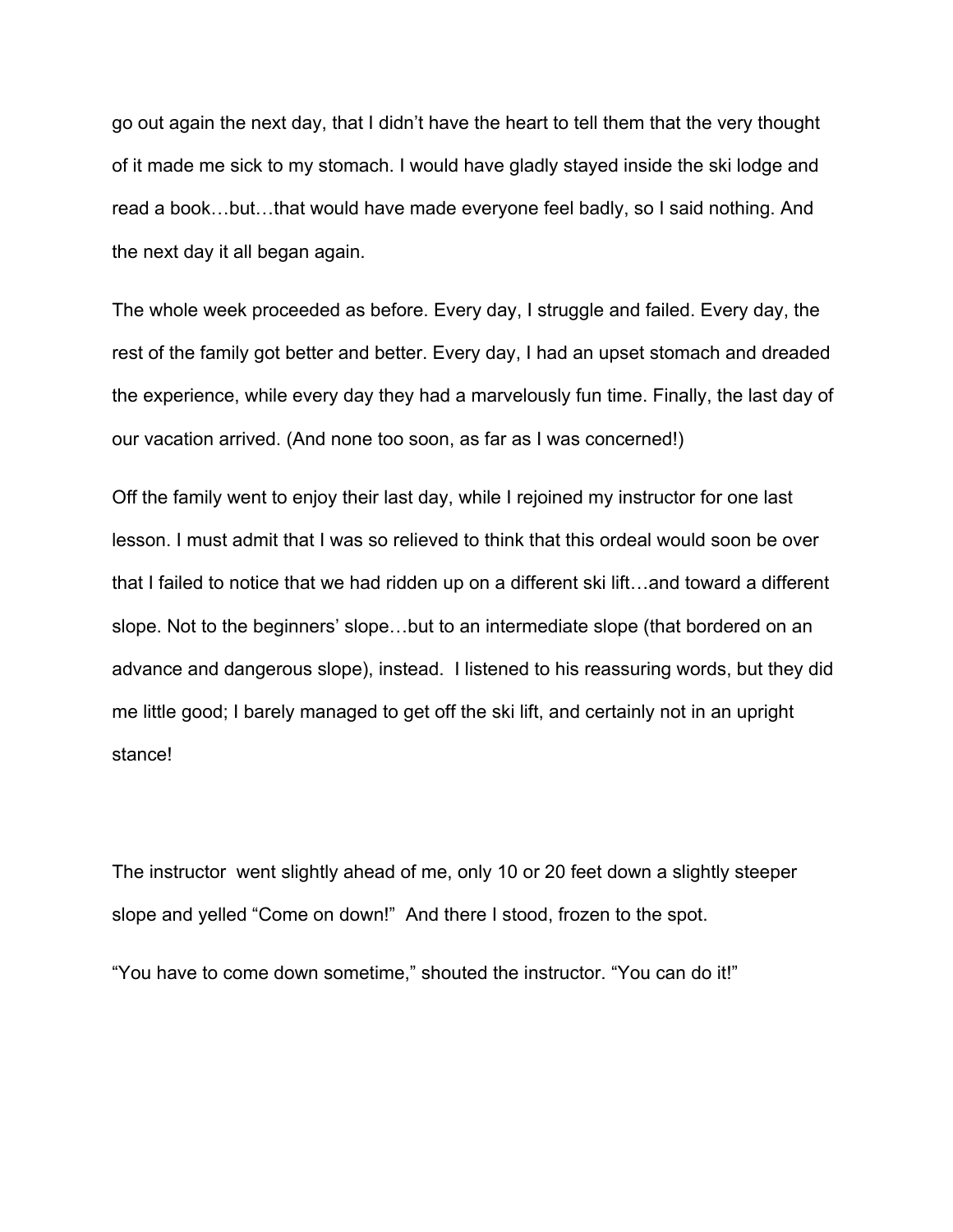When my body simply refused to respond, he added "You have3 choices: either you can stay up there all night…or you can give it a try…or you can take off your skis and walk down."

I decided to give it one last try…

And I failed miserably…rolling head over heels in the attempt. The instructor just looked at me without saying a word…disappointment written plainly on his face. I was overcome with failure. My head and heart gave up. What good is "trying" if you never seem to get it right? What use is "going on"? But all the tears inside me never came, because…a miracle occurred.

God picked me up and held me in his arms. I was enfolded in His love and peace, like a precious baby protected from all harm. And I knew that everything would be all right as calmness wiped away all fear and failure, all loss of hope.

The instructor must have seen the change in me because he asked, "What's happening?"

I replied, "Don't worry. It's just God." And then I added calmly, "Would you like to see how well God can ski?" He nodded his ascent.

So God and I jumped off the side of a nearby cliff (the dangerous slope). *We* slid sideways down its face, leveled off over powered snow, gathered speed, then took on moguls and ice until *we* reached the bottom of the run…and all the time, the instructor tried his best to keep up with *our* pace! It was great!